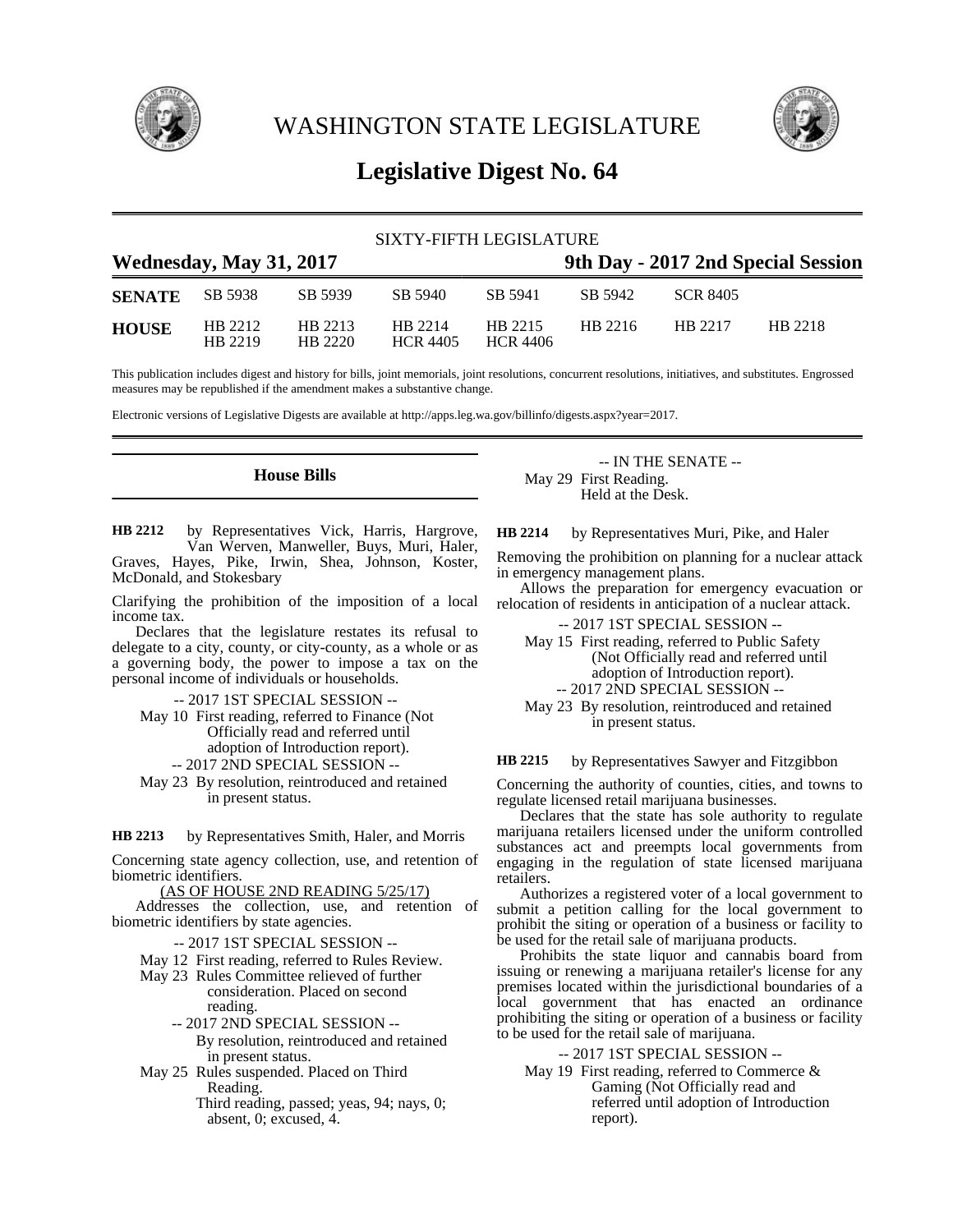-- 2017 2ND SPECIAL SESSION --

May 23 By resolution, reintroduced and retained in present status.

by Representative Fitzgibbon; by request of Office of the Governor **HB 2216**

Addressing the siting of schools and school facilities outside the urban growth area that serve urban resident students.

States that chapter 36.70A RCW (the growth management act) does not prohibit: (1) A county from authorizing the siting of a school serving students residing within urban growth areas outside of urban growth areas in rural areas; and

(2) Local jurisdictions from extending utilities to serve the rural school, if certain requirements are met.

-- 2017 2ND SPECIAL SESSION --

May 23 Read first time, rules suspended, and placed on second reading calendar.

#### by Representative Young **HB 2217**

Clarifying and protecting the Constitution's freedom of speech and guarantee of religious liberty for public employees.

Clarifies a permissible exercise of religion for public employees and gives protection to employees who choose to exercise their constitutionally guaranteed rights.

Authorizes public employees to pray with and for one another, as in other public forums, and to offer to pray with and for one another, without fear of prior restraint, discrimination, or censorship based on the content of their speech, or any civil or criminal liability for freely exercising those rights.

Prohibits a governmental agency from imposing a sanction of any kind on a public employee for exercising any of these rights.

-- 2017 2ND SPECIAL SESSION --

May 29 First reading, referred to Judiciary (Not Officially read and referred until adoption of Introduction report).

#### by Representatives Ryu and Smith **HB 2218**

Concerning community economic revitalization board membership.

Requires the speaker of the house of representatives and the president of the senate to appoint an alternate member for each appointed legislative member of the community economic revitalization board to take the place of the legislative member upon his or her absence.

-- 2017 2ND SPECIAL SESSION -- May 29 First reading, referred to Community Development, Housing & Tribal Affairs (Not Officially read and referred until adoption of Introduction report).

by Representatives Ryu and Orwall **HB 2219**

Modifying the issuance fees for drivers' licenses and identicards.

Addresses driver's license and identicard issuance fees.

States that issuance fees for an identicard, driver's license, or renewal thereof are not applicable to an enhanced identicard, driver's license, or renewal thereof.

-- 2017 2ND SPECIAL SESSION -- May 29 First reading, referred to Transportation (Not Officially read and referred until adoption of Introduction report).

by Representatives Orcutt, Clibborn, and Shea **HB 2220**

Authorizing the issuance of temporary ORV use permits for wheeled all-terrain vehicles.

Addresses the requirements of the operators of wheeled all-terrain vehicles with regard to temporary ORV use permits.

-- 2017 2ND SPECIAL SESSION --

May 29 First reading, referred to Transportation (Not Officially read and referred until adoption of Introduction report).

### **House Concurrent Resolutions**

by Representatives Sullivan and Kretz **HCR 4405**

Returning bills to their house of origin. (DIGEST AS ADOPTED)

Returns bills to their house of origin. -- 2017 1ST SPECIAL SESSION --

May 23 Read first time, rules suspended, and placed on second reading calendar. Rules suspended. Placed on Third

> Reading. Third reading, adopted.

-- IN THE SENATE --

Read first time, rules suspended, and placed on second reading calendar. Rules suspended. Placed on Third

Reading.

Third reading, adopted.

-- IN THE HOUSE --

- Speaker signed.
- -- IN THE SENATE --

President signed.

-- 2017 2ND SPECIAL SESSION --

-- OTHER THAN LEGISLATIVE ACTION -- Delivered to Governor. Filed with Secretary of State.

by Representatives Sullivan and Kretz **HCR 4406**

Adjourning SINE DIE.

(DIGEST AS ADOPTED) Adjourns SINE DIE.

-- 2017 1ST SPECIAL SESSION -- May 23 Read first time, rules suspended, and placed on second reading calendar. Rules suspended. Placed on Third Reading. Third reading, adopted.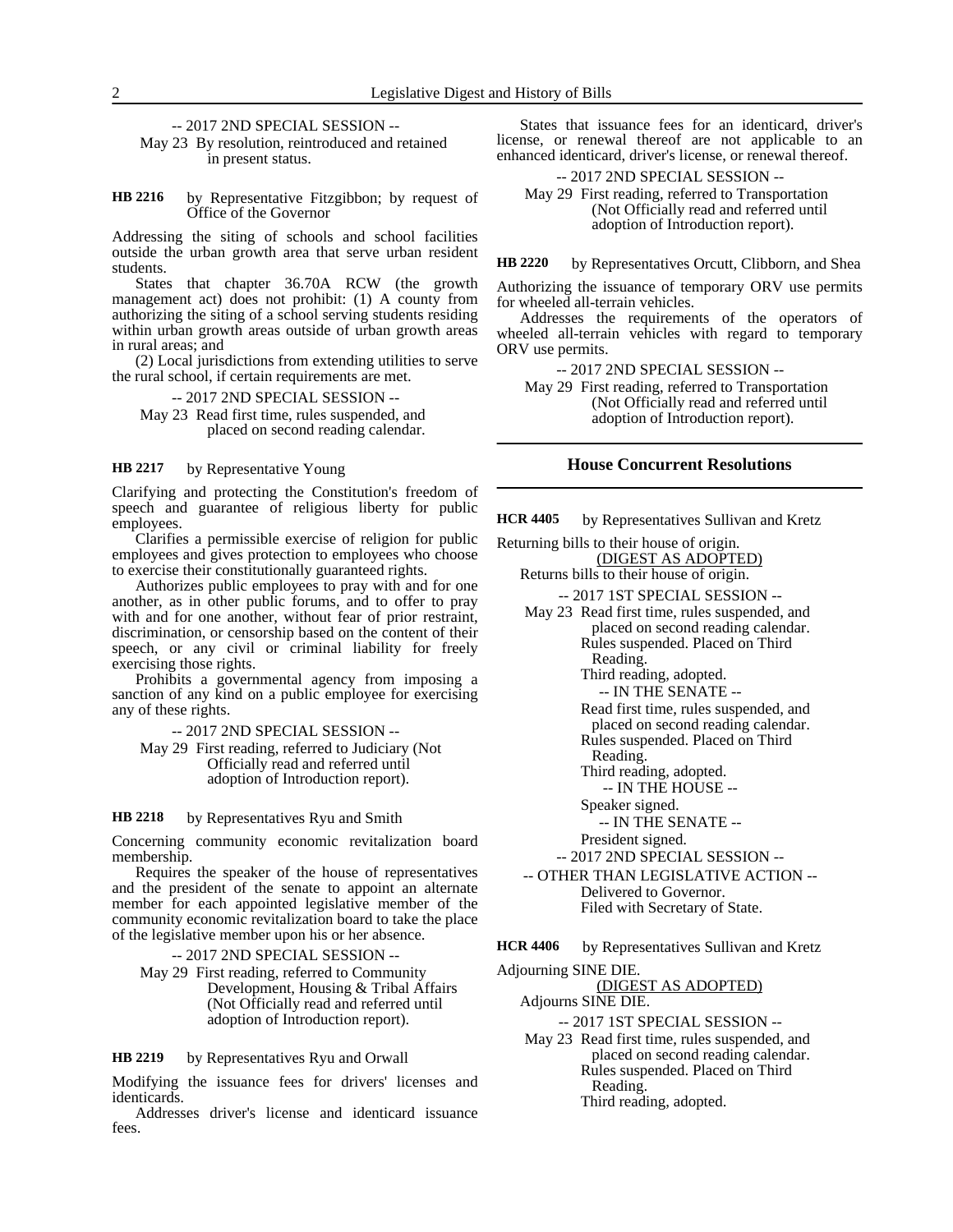-- IN THE SENATE -- Read first time, rules suspended, and placed on second reading calendar. Rules suspended. Placed on Third Reading. Third reading, adopted. -- IN THE HOUSE -- Speaker signed. -- IN THE SENATE -- President signed. -- 2017 2ND SPECIAL SESSION -- -- OTHER THAN LEGISLATIVE ACTION -- Delivered to Governor. Filed with Secretary of State.

### **Senate Bills**

by Senator Fortunato **SB 5938**

Clarifying the prohibition of the imposition of a local income tax.

Declares that the legislature restates its refusal to delegate to a city, county, or city-county, as a whole or as a governing body, the power to impose a tax on the personal income of individuals or households.

-- 2017 1ST SPECIAL SESSION --

- May 15 First reading, referred to Ways & Means. -- 2017 2ND SPECIAL SESSION --
- May 23 By resolution, reintroduced and retained in present status.

#### by Senators Ericksen and Palumbo **SB 5939**

Promoting a sustainable, local renewable energy industry through modifying renewable energy system tax incentives and providing guidance for renewable energy system component recycling.

Modifies renewable energy system tax incentives and provides guidance for renewable energy system component recycling to promote a sustainable, local renewable energy industry.

-- 2017 1ST SPECIAL SESSION --

### May 19 First reading, referred to Energy, Environment & Telecommunications. -- 2017 2ND SPECIAL SESSION --

May 23 By resolution, reintroduced and retained in present status.

#### by Senators Keiser, Conway, and Palumbo **SB 5940**

Creating the presumption of occupational disease for certain employees at the United States department of energy Hanford site.

States that there exists a prima facie presumption, with regard to United States department of energy Hanford site workers who are covered under the state industrial insurance act, that the following diseases and conditions are occupational diseases: (1) Respiratory disease;

(2) Heart problems, experienced within seventy-two hours of exposure to fumes, toxic substances, or chemicals at the site;

(3) Cancer;

- (4) Acute and chronic beryllium disease; and
- (5) Neurological disease.

-- 2017 1ST SPECIAL SESSION --

May 19 First reading, referred to Commerce, Labor & Sports.

-- 2017 2ND SPECIAL SESSION --

May 23 By resolution, reintroduced and retained in present status.

by Senator Honeyford **SB 5941**

Prohibiting the use of a mask, hood, or device under certain conditions.

Prohibits a person from wearing a mask, hood, or device where any portion of the face is covered as to conceal the identity of the wearer, when: (1) Entering or remaining upon a walk, alley, street, road, highway, or other thoroughfare dedicated to public use;

(2) Entering or remaining in a trading area, concourse, waiting room, lobby, or foyer open to, used by, or frequented by the general public;

(3) Entering or remaining upon or within the grounds or buildings owned, leased, maintained, or operated by the state or a political subdivision thereof; or

(4) Attending or participating in a meeting upon private property of another unless written permission for the meeting has first been obtained from the owner or occupant thereof.

### -- 2017 1ST SPECIAL SESSION --

May 22 First reading, referred to Law & Justice. -- 2017 2ND SPECIAL SESSION --

May 23 By resolution, reintroduced and retained in present status.

### by Senator Conway; by request of Office of the Governor **SB 5942**

Addressing the siting of schools and school facilities outside the urban growth area that serve urban resident students.

States that chapter 36.70A RCW (the growth management act) does not prohibit: (1) A county from authorizing the siting of a school serving students residing within urban growth areas outside of urban growth areas in rural areas; and

(2) Local jurisdictions from extending utilities to serve the rural school, if certain requirements are met.

-- 2017 2ND SPECIAL SESSION --

May 26 First reading, referred to Early Learning & K-12 Education.

## **Senate Concurrent Resolutions**

by Senators Schoesler and Nelson **SCR 8405**

Specifying the status of bills, memorials, and resolutions for the 2017 regular, first, and second special sessions of the Sixty-fifth Legislature.

(DIGEST AS ADOPTED)